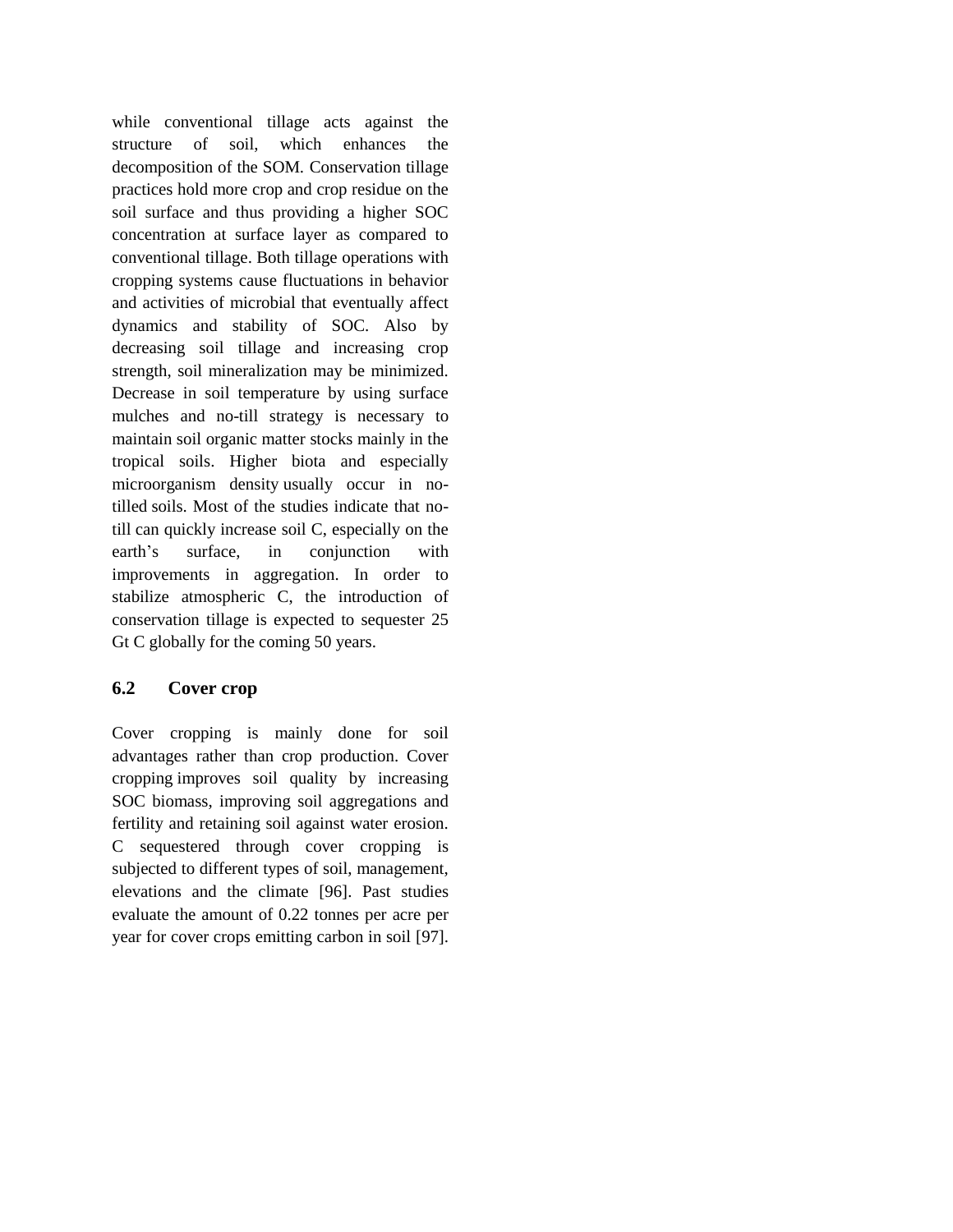can improve soil quality. Nayak *et al.* [104] that the rotating rice-weat system in the Indo-Gangetic Plains is the most effective cultivation system. A few of the intercropping examples include cotton and peanut, wheat and mustard, wheat and chickpea, peanut and sunflower. Thus long term organic agriculture can indeed increase organic carbon in soil compared with conventional agriculture [105]. Taking into account economic factors, choosing optimal rotation of cropping systems accordingly with soil-environmental factors may be helpful in C sequestration that not only increases plant productivity, fertility of soils but often lowers CO2 emissions into the atmosphere.

### **6.4 Nutrient management**

The sequestration of C in soil requires integrated nutrient management (INM). The lack of N, P, S and other building blocks of humus would severely limit the process for humification [106]. The effectiveness of sequestration is lowered when C and N are not managed properly [107]. The SOC sequestration level is also strengthened with an increase in biomass C application [108]. Chemical fertilizers, particularly  $N_2O$ , are a source of GHG emissions. In addition to this, the manufacturing of fertilizer and its transport are both correlated with GHG pollution. Through application doses of 50 percent  $NPK + 50$ percent N through FYM in rice and 100 percent NPK in wheat consequently sequestered 0.39, 0.50, 0.51 and 0.62 Mg C ha<sup>-1</sup> Year<sup>-1</sup> [109]. Adopting rice-rice system (RRS) under reduced tillage (RT) or no- till (NT) with INM is recommended for enhancing the productivity, C and N sequestration in paddy soils [110]. Liebig *et al.* [111] found that, relative to unfertilized samples, high N dose treatments improved SOC sequestration concentrations.

# **6.5 Organic manures and amendments**

Another significant SOC sequestration technique is the use of manures and other organic amendments. Long-term studies in Europe revealed that with application of organic manures the intensity of SOC sequestration is larger than chemical fertilizers [112]. The rise of 10 percent over 100 years in Denmark [113], 22 percent over 90 years in Germany [114], 100 percent over 144 years in Rothamsted, UK [115] and 44 percent over 31 years in Sweden [116] in the SOC reservoir through long-term manuring at 0–30 cm depth. Manure application is essential for conserving soil health and it is a basis of C even its usage in various crop fields has an impact on C content. Use of organic amendments as substitution and additional nutrients has a beneficial impact on soil C sequestration and is often used as a C sink. In soils that have paddy cultivation, high clay content has ability to sequester more C [117]. Maltas *et al.* [118] reported that organic amendments viz. green manure, cereal straw , fresh cattle manure in 2 doses  $35$  and  $70$  t ha<sup>-1</sup> and cattle slurry has the potential to supply 25- 80 percent more C input to the soil. Uhlen & Tveitnes [119] stated that manure applications could increase the sequestration of SOC at a pace of  $70-227$  Kg ha<sup>-1</sup> Year<sup>-1</sup> over 37–74 years. In contrasted to just NPK application, FYM along with NPK applications improves C sequestration in rice-wheat cropping method, whereas in green manuring, relative to applying FYM along with green manure, sequestered more C in Maize-Wheat crop rotation. In addition to increasing net primary production, composting also enhances the soil C quality. This all means that, along with other inorganic fertilizers, the usage of livestock waste, compost is advantageous for both plant health and climate.

## **6.6 Biochar**

Biochar development is based on a process initiated thousands of years ago in the Amazon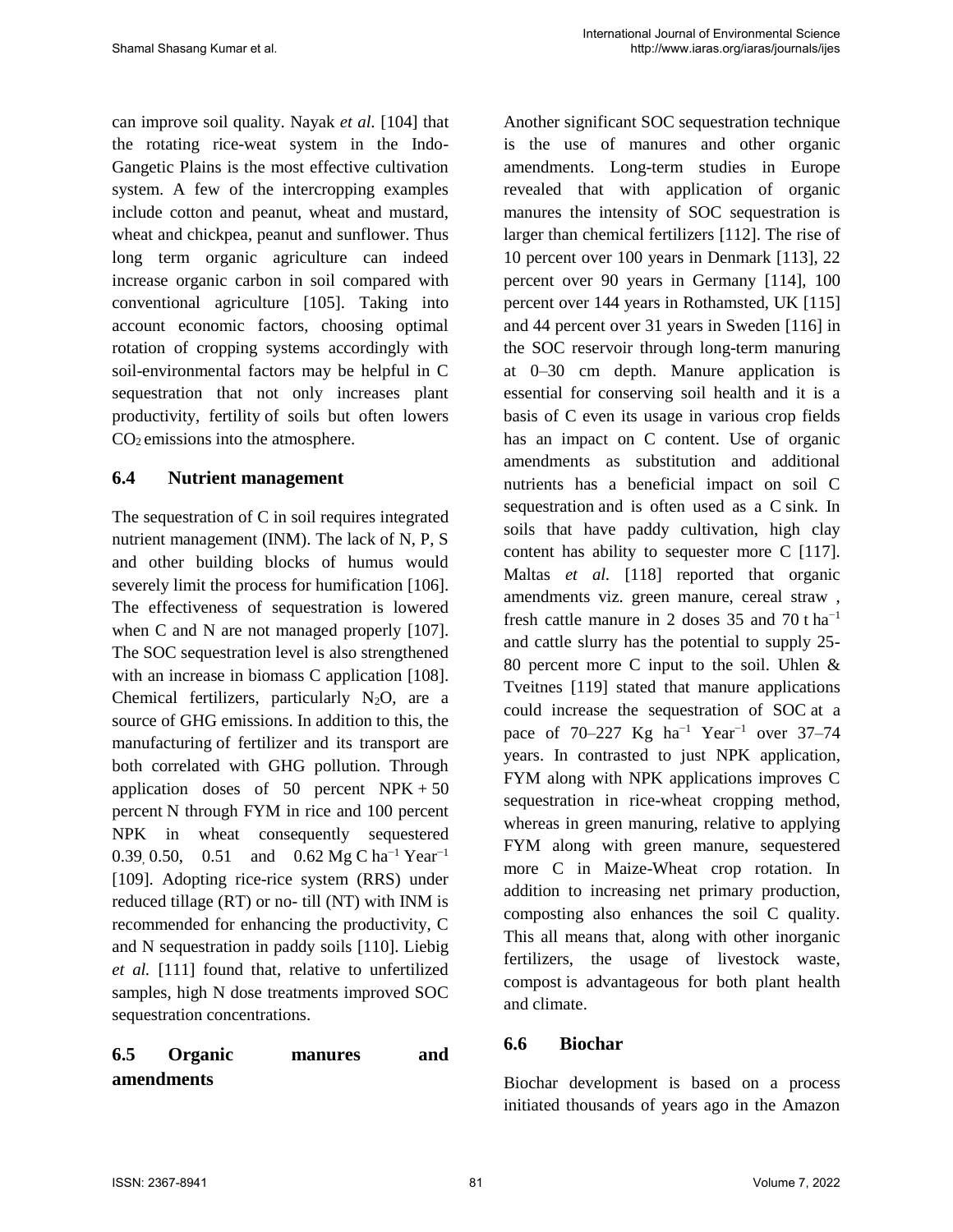Basin, where the indigenous people produced islands of thick, fertile soils called terra preta ("dark earth"). Anthropologists assume that the intended placement of coal in soil through cooking fires and middles led to a high productivity and C content in soils, sometimes with pieces of broken soil pottery. Biochar is enhancing soils by transforming crop waste into a fertile soil enhancer that preserves carbon and fertilizes fields. It is widely regarded as an effective means of C sequestering. It can successfully be used in concrete constructions as a C sequestering admixture to also help waste recycling [120]. Production of Biochar in association with soil preservation has been proposed as one potential way of decreasing  $CO<sub>2</sub>$  amount in the atmosphere [121]. Biochar climate change-mitigation ability derives mainly from its extremely recalcitrant nature that delays the process of return to the atmosphere of photosynthetically-fixed C [122]. Several studies have shown that Biochar use decreases polysaccharide / C co-location by decreasing C metabolism due to C fixation in organic soils. Combining Biochar with manure can decrease  $CO<sub>2</sub>$  and N<sub>2</sub>O as comparing to manure sandy loam soil but not from the clay loam soil. However, higher amounts of application of Biochar (> 10 Mg  $ha^{-1}$ ) and long-term monitoring are needed to assess the impact of Biochar on GHG emissions from the soil surface. Transformation of all sustainably produced crops to increase bioenergy, rather than Biochar, output will even mitigate up to 10 percent of global anthropogenic  $CO<sub>2</sub>-Ce$ emissions. Biochar and bioenergy's relative climate-mitigation capacity depends on productivity changed soil and fuel intensity C being compensated with forms of biomass [123]. Under all other cases, the Biochar's climatemitigation capacity is greater.

## **7 Conclusion**

In conclusion, industrial revolutionization has caused the climate of the world to change to unexpected levels due to fluxes of greenhouse gases in the atmosphere. Climate change and global warming are a result of increased greenhouse gases in the atmosphere of which carbon dioxide is a major precursor of this changing scenario that all individuals around the world are encountering especially the agricultural sector. Climate and weather patterns have a direct influence on agriculture in terms of food security, sustainability of the soil that having profound effect on human health. With such gradual changes in climatic conditions it can modify the distribution of species and affect beneficial organism interactions in the soil-plant continuum. Temperature, precipitation and increased carbon dioxide levels in the atmosphere are hence considered the three major driving forces that influence soil properties (physical, chemical, biological) and its process which are soil organic matter decomposition, nitrogen mineralization, nitrification and denitrification, nutrient acquisition, erosion, soil salinity and acidity. There are several efficient mitigation measures that can reduce the brunt of climate change with the adoption of sustainable management practices such as following conservative agricultural practices that includes tillage operations, cover cropping and crop rotation, Biochar and through incorporation of organics and amendment that in turn would enhance soil processes and soil health without contributing to climate change.

### *References:*

- 1. Kumar, S. S., Mahale, A. G., & Patil, A. C. 2020. Mitigation of Climate Change through Approached Agriculture-Soil Carbon Sequestration (A Review). *Current Journal of Applied Science and Technology*, 47-64.
- 2. World Meteorological Organization. 2020. New climate predictions assess global temperatures in coming five years. Retrieved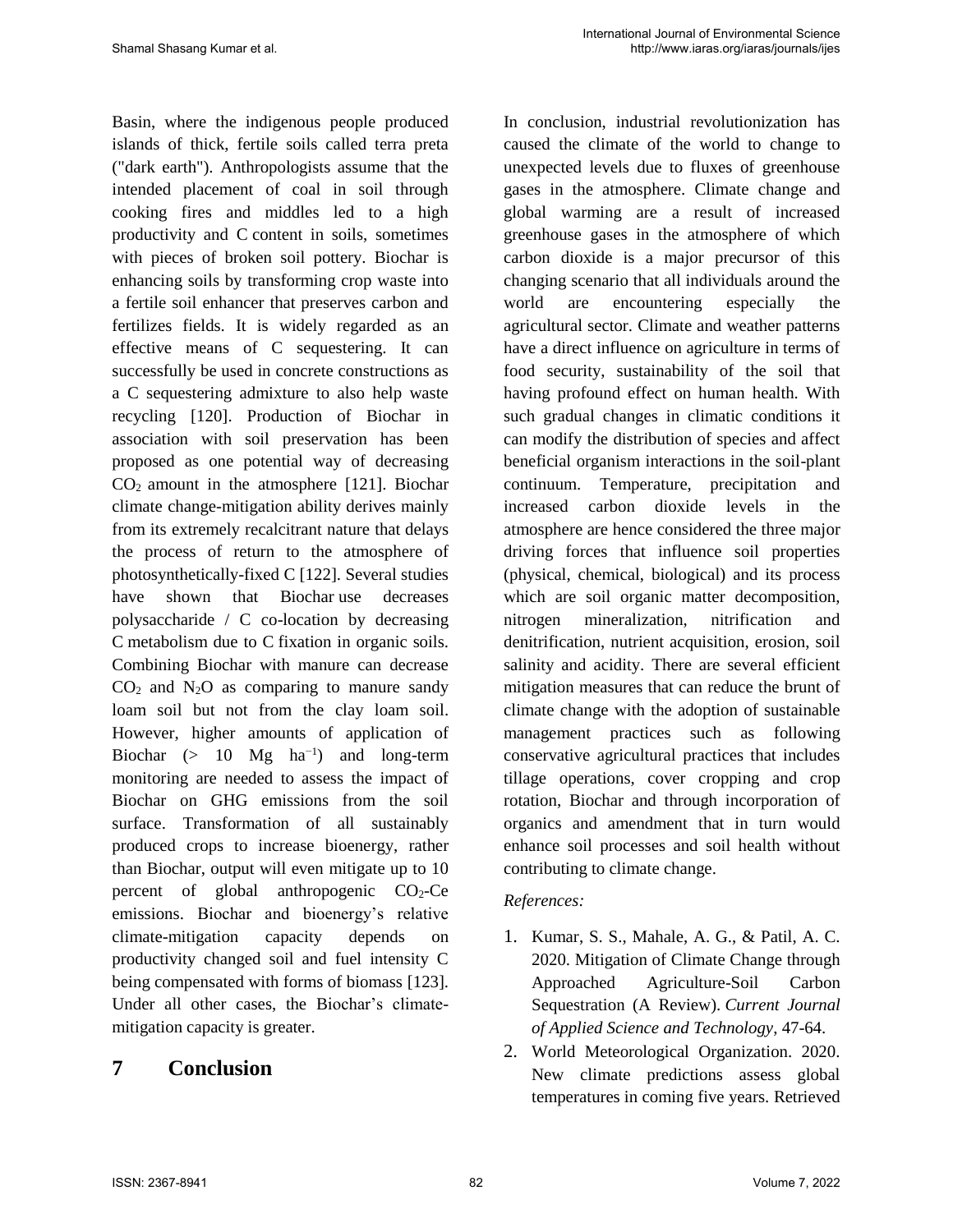from. https://public.wmo.int/en/media/pressrelease/new-climate-predictions-assessglobal-temperatures-coming-five-years.

- 3. Nobre C. 2020. Deforested parts of Amazon 'emitting more CO2 than they absorb. Retrieved from. https://www.bbc.com/news/scienceenvironment-51464694.
- 4. Neukom R, Steiger N, Gómez-Navarro JJ, Wang J, Werner JP. 2019. No evidence for globally coherent warm and cold periods over the preindustrial common era. *Nature*, 571: 550-554.
- 5. Kumar R, Gautam HR. 2014. Climate change and its impact on agricultural productivity in India. Journal of Climatology and Weather Forecasting, 2.
- 6. Kumar A, Sharma P. 2013. Impact of climate variation on agricultural productivity and food security in rural India. 43 Economics Discussion Papers.
- 7. Ahmad J, Dastgir A, Haseen S. 2011. Impact of climate change on agriculture and food security in India. *International Journal of Agricultural Environmental and Biotechnology*, 4(2):129–137.
- 8. Florides L. A., Christodoulides, P. and Messaritis, V. 2010. Global warming and CO2. Vs Sun. In: Harris, S. A. Global Warming, *Croatia, IntechOpen*, 3: 23-62.
- 9. Vitousek PM. 1994. Beyond global warming—Ecology and global change. *Ecology*, 75(7): 1861-1876.
- 10. Dillon ME, Wang G, Huey RB. 2010. Global metabolic impacts of recent climate warming. *Nature*, 467(7316): 704-U88.
- 11. Walther GR, Post E, Convey P, Menzel A, Parmesan C, Beebee TJC. 2002. Ecological responses to recent climate change. *Nature*, 416(6879): 389-395.
- 12. Eckstein, D., Kunzel, V., Schafer, L., & Winges, M. 2019. Global climate risk index 2020. Germanwatch. Retrieved From: https:/

/germanwatch.org/sites/germanwatch.org/fil es/ 0-2-01e% 20Global, 20.

- 13. Wang, Q., Li, S., Pisarenko, Z. 2020. Modeling carbon emission trajectory of China, US and India. *Journal of Cleaner Production*, 258: 120723.
- 14. Food and Agriculture Organization of the United Nations (FAO). 2008. Climate change and food security: A framework document. Rome (Italy).
- 15. Van der Putten, W. H. 2012. Climate change, aboveground-belowground interactions and species range shifts. *Annual Review of Ecology, Evolution, and Systematics,* 43: 365– 383.
- 16. Maleksaeidi, H., Karami, E. 2012. Socialecological resilience and sustainable agriculture under water scarcity. *Agroecology and Sustainable Food Systems*, 37(3): 262-290.
- 17. Gliessman, S.R. 2015. Agroecology: The Ecology of Sustainable Food Systems, third eds. Taylor & Francis Group, LLC, Boca Raton FL.
- 18. Stokes, C.J., Howden, M., 2010. Adapting Agriculture to Climate Change: Preparing Australian agriculture, forestry and fisheries for the future. CSIRO Publishing, Melbourne.
- 19. Füssel, H.M. 2007. Vulnerability: a generally applicable conceptual framework for climate change research. *Global Environmental Change*, 17: 155-167.
- 20. Tebaldi, C., Lobell, D. 2018. Estimated impacts of emission reductions on wheat and maize crops. *Climate Change*, 146(3–4): 533-545.
- 21. Neset, T. S., Wiréhn, L., Opach, T., Glaas, E., Linnér, B. O., 2018. Evaluation of indicators for agricultural vulnerability to climate change: the case of Swedish agriculture. *Ecological Indicators*, in press.
- 22. Dong, Z., Pan, Z., He, Q., Wang, J., Huang, L., Pan, Y. 2018. Vulnerability assessment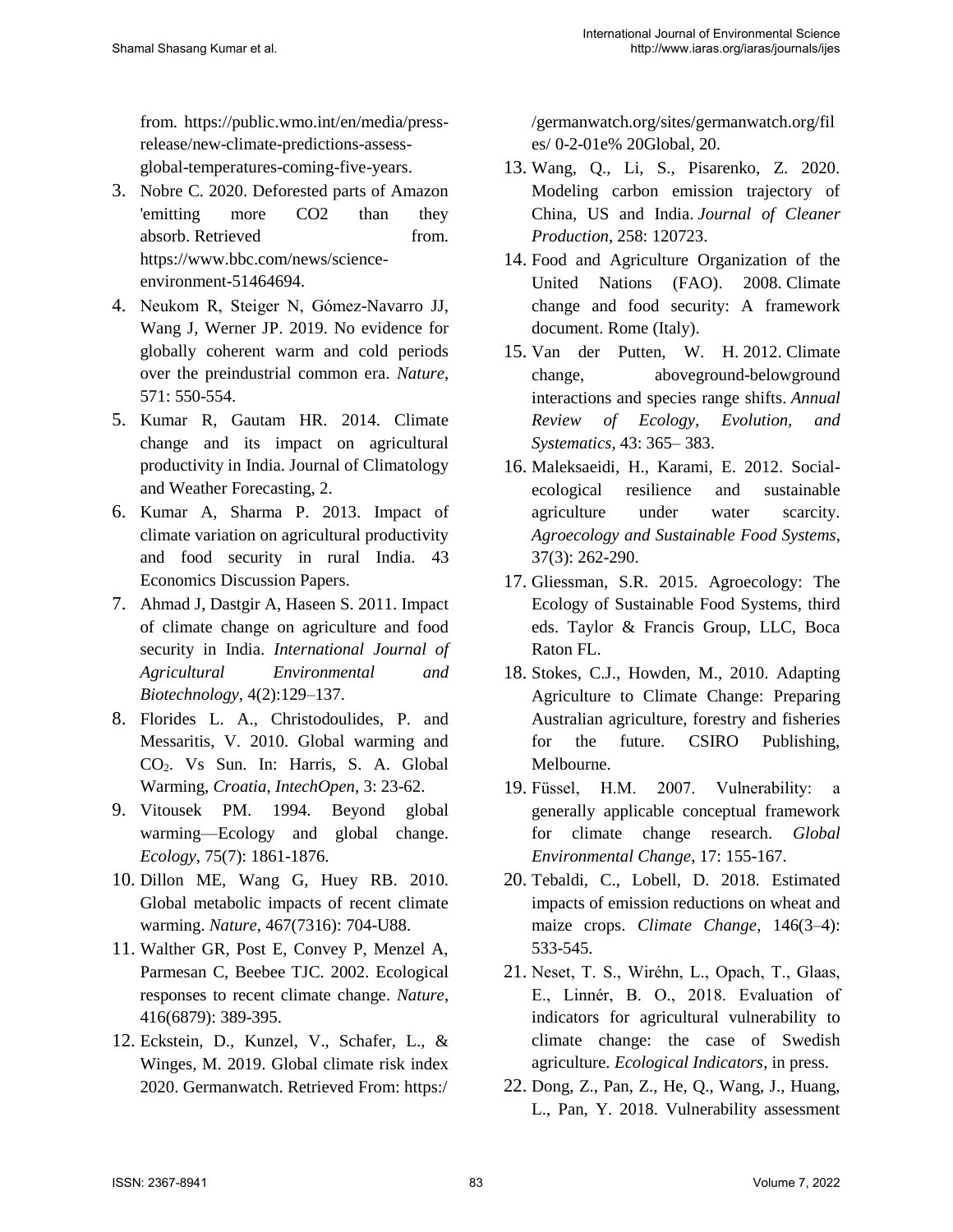of spring wheat production to climate change in the Inner Mongolia region of China. *Ecological Indicators*, 85: 67-78.

- 23. IPCC. 2018. Global Warming of 1.5 degrees Celsius . An IPCC Special Report on the impacts of global warming of 1.5 degrees Celsius above pre-industrial levels and related global greenhouse gas emission pathways, in the context of strengthening the global response to the threat of climate change, sustainable development, and efforts to eradicate poverty [V. Masson-Delmotte, P. Zhai, H. O. Pörtner, D. Roberts, J. Skea, P.R. Shukla, A. Pirani, W. Moufouma-Okia, C. Péan, R. Pidcock, S. Connors, J. B. R. Matthews, Y. Chen, X. Zhou, M. I. Gomis, E. Lonnoy, T. Maycock, M. Tignor, T. Waterfield].
- 24. Intergovernmental Panel on Climate Change, 2001. Climate Change: The Scientific Basis. Cambridge Univ. Press, Cambridge, UK.
- 25. Vaughan DG, Comiso JC, Allison I. Observations: cryosphere. In: Stocker TF, Qin D, Plattner GK, eds. Climate change 2013: the physical science basis. Cambridge: Cambridge University Press: pp 317-382.
- 26. Hoelzle M, Darms G, Lüthi MP. 2011. Evidence of accelerated englacial warming in the Monte Rosa area, Switzerland/Italy. *Cryosphere*, 5: 231-43.
- 27. Leclercq PW, Oerlemans J, Cogley JG. 2011. Estimating the glacier contribution to sea-level rise for the period 1800–2005. *Surveys in Geophysics*, 32: 519–35.
- 28. National Oceanic & Atmospheric Administration. 2021. Trends in Atmospheric Carbon dioxide. Retrieved from. https://www.esrl.noaa.gov/gmd/ccgg/trends/ monthly.html.
- 29. Rimal, B.K., Lal, R., 2009. Soil and carbon losses from five different land management

areas under simulated rainfall. *Soil Tillage Research*, 106: 62–70.

- 30. Reynolds, W.D., Drury, C.F., Tan, C.S., Fox, C.A., Yang, X.M., 2009. Use of indicators and pore volume function characteristics to quantify soil physical quality. *Geoderma,* 15: 252–263.
- 31. Allen, D.E., Singh, B.P., Dalal, R.C., 2011. Soil health indicators under climate change: a review of current knowledge. In: Singh, B.P., Cowie, A.L., Chan, K.Y. (Eds.), Soil Health and Climate Change. Soil Biology, vol. 29. Springer-Verlag, Berlin, Heidelberg, pp. 25–45.
- 32. Lal, R., 1995. Tillage Systems in the Tropics: Management Options and Sustainability Implications. FAO Soils Bulletin 71, Food and Agriculture Organization of the United Nations (FAO), Rome, Italy.
- 33. Weil, R.R., Magdoff, F., 2004. Significance of soil organic matter to soil quality and health. In: Weil, R.R., Magdoff, F. (Eds.), Soil Organic Matter in Sustainable Agriculture. CRC Press, *Boca Raton, FL*, pp. 1–43.
- 34. Davidson, E.A., Janssens, I.A., 2006. Temperature sensitivity of soil carbon decomposition and feedbacks to climate change. *Nature,* 440: 165–173.
- 35. Birka´s, M., Dexter, A., Szemo˝ k, A., 2009. Tillage-induced soil compaction, as a climate threat increasing stressor. *Cereal Research Communications*, 37: 379–382.
- 36. Dalal, R.C., Moloney, D., 2000. Sustainability indicators of soil health and biodiversity. In: Hale, P., Petrie, A., Moloney, D., Sattler, P. (Eds.), Management for Sustainable Ecosystems. Centre for Conservation Biology, Brisbane, pp. 101– 108.
- 37. Reth, S., Reichstein, M., Falge, E., 2005. The effect of soil water content, soil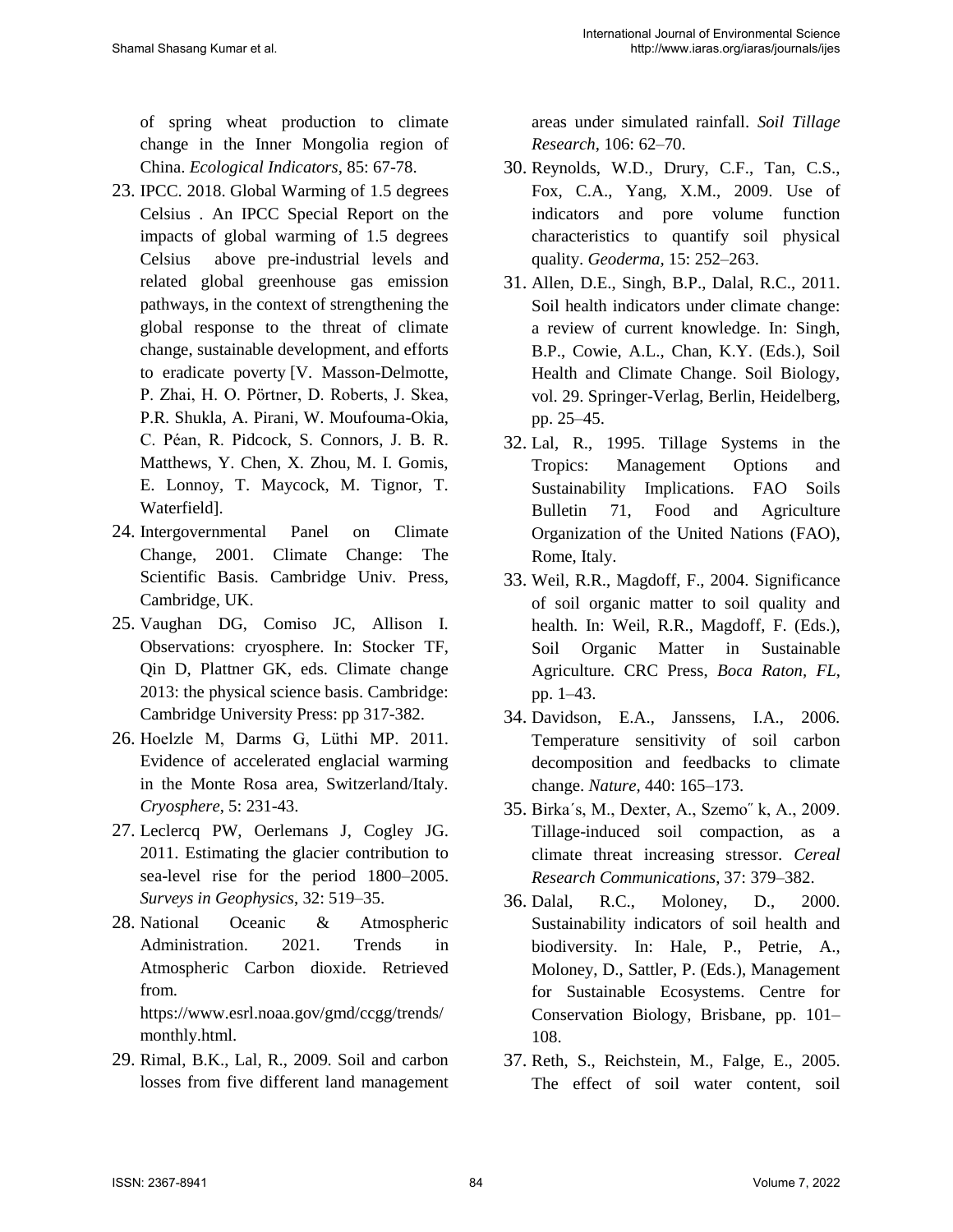temperature, soil pH value and root mass on soil CO2 efflux. *Plant Soil,* 268: 21–33.

- 38. Smith, J.L., Halvoson, J.J., Bolton, H. Jr., 2002. Soil properties and microbial activity across a 500 m elevation gradient in a semiarid environment. *Soil Biology and Biochemistry*, 34: 1749–1757.
- 39. Weil, R.R., Magdoff, F., 2004. Significance of soil organic matter to soil quality and health. In: Weil, R.R., Magdoff, F. (Eds.), Soil Organic Matter in Sustainable Agriculture. CRC Press, Boca Raton, FL, pp. 1–43.
- 40. Davidson, E.A., Janssens, I.A., 2006. Temperature sensitivity of soil carbon decomposition and feedbacks to climate change. *Nature,* 440: 165–173.
- 41. Bijay-Singh, Sharma, R.K., Jaspreet-Kaur, Jat, M.L., Martin, K.L., Yadvinder-Singh, Varinderpal-Singh, Chandna, P., Choudhary, O.P., Gupta, R.K., Thind, H.S., Jagmohan-Singh, Uppal, H.S., Khurana, H.S., Kumar, A., Uppal, R.K., Vashistha, M., Raun, W.R., Gupta, R., 2011. Assessment of the nitrogen management strategy using an optical sensor for irrigated wheat. *Agronomy for Sustainable Development*, 31: 589–603.
- 42. Kibblewhite, M.G., Ritz, K., Swift, M.J., 2008. Soil health in agricultural systems. *Philosophical Transactions of the Royal Society B: Biological Sciences*, 363 (1492): 685–701.
- 43. Pendall, E., Bridgham, S., Hanson, P.J., Hungate, B., Kicklighter, D.W., Johnson, D.W., Law, B.E., Luo, Y., Megonigal, J.P., Olsrud, M., Ryan, M.G., Wan, S., 2004. Below-ground process responses to elevated  $CO<sub>2</sub>$  and temperature: a discussion of observations, measurement methods, and models. *New Phytologist*, 162: 311–322.
- 44. Davidson, E.A., Janssens, I.A., 2006. Temperature sensitivity of soil carbon decomposition and feedbacks to climate change. *Nature*, 440: 165–173.
- 45. Kuzyakov, Y., Gavrichkova, O., 2010. Time lag between photosynthesis and carbon dioxide efflux from soil: a review of mechanisms and controls. *Global Change Biology*, 16: 3386–3406.
- 46. Leavitt, S.W., Pendall, E., Paul, E.A., Brooks, T., Kimball, B.A., Pinter, P.J., Johnson, H., Wall, G., 2001. Stable-carbon isotopes and soil organic carbon in the 1996 and 1997 FACE wheat experiments. *New Phytologist*, 150: 305–314.
- 47. Zaehle, S., Friedlingstein, P., Friend, A.D., 2010. Terrestrial nitrogen feedbacks may accelerate future climate change. *Geophysical Research Letters*, 37: L01401.
- 48. Jarvis, A., Ramirez, J., Anderson, B., Leibing, C., Aggarwal, P., 2010. Scenarios of climate change within the context of agriculture. In: Reynolds, M.P. (Ed.), Climate Change and Crop Production. CPI Antony Rowe, Chippenham, UK, pp. 9–37.
- 49. Brevik, E.C., 2012. Soils and climate change: gas fluxes and soil processes. *Soil Horizons,* 53: 12–23.
- 50. Brevik, E.C., 2009. Soil health and productivity. In: Verheye, W. (Ed.), Soils, Plant Growth and Crop Production, Encyclopaedia of Life Support Systems (EOLSS). UNESCO, EOLSS Publishers, Oxford, UK.
- 51. Rinnan, R., Michelsen, A., Baath, E., Jonasson, S., 2007. Fifteen years of climate change manipulations alter soil microbial communities in a subarctic heath ecosystem. *Global Change Biology*, 13: 28–39.
- 52. Pendall, E., Bridgham, S., Hanson, P.J., Hungate, B., Kicklighter, D.W., Johnson, D.W., Law, B.E., Luo, Y., Megonigal, J.P., Olsrud, M., Ryan, M.G., Wan, S., 2004. Below-ground process responses to elevatedCO2 and temperature: a discussion of observations, measurement methods, and models. *New Phytologist*, 162: 311–322.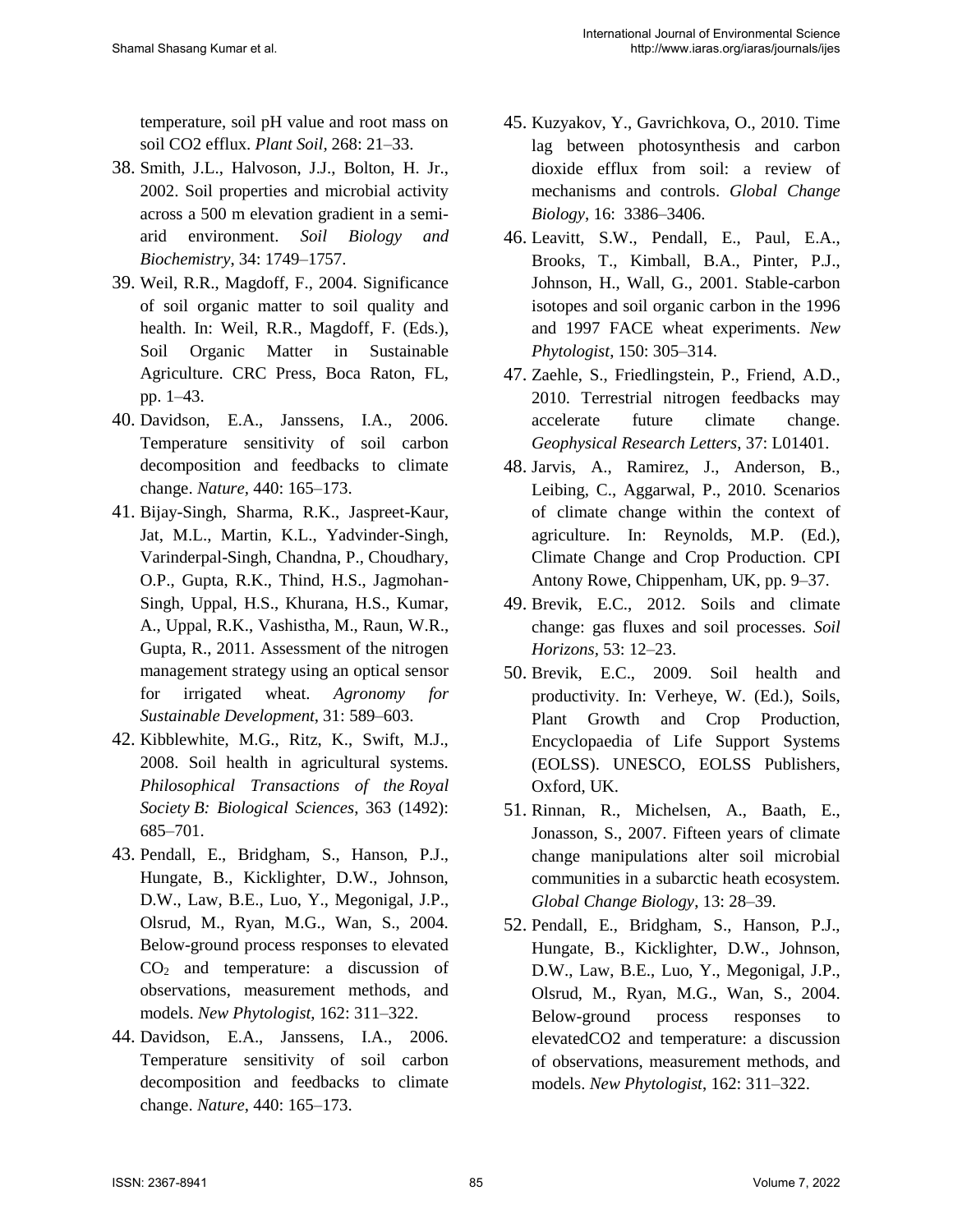- 53. Castro, H.F., Classen, A.T., Austin, E.E., Norby, R.J., Schadt, C.W., 2010. Soil microbial community responses to multiple experimental climate change drivers. *Applied and Environmental Microbiology*, 76: 999–1007.
- 54. Amundson, R., Berhe, A.A., Hopmans, J.W., Olson, C., Sztein, A.E., Sparks, D.L., 2015. Soil and human security in the 21st century. *Science,* 348 (6235).
- 55. US NRC (United States National Research Council). US NRC (United States National Research Council). Basic Research Opportunities in the Earth Sciences, National Academies Press, Washington, D.C; 2001.
- 56. Planet Earth. Soil Earth s living skin. International Year of Planet Earth, Trondheim, Norway; 2005. Available:http://www.isric.nl/isric/webdocs/ Do cs/Soil\_2.pdf.
- 57. Lehmann, J., Kleber, M., 2015. The contentious nature of soil organic matter. *Nature*, 528 (7580): 60–68.
- 58. Bradford, M.A., Wieder, W.R., Bonan, G.B., Fierer, N., Raymond, P.A., Crowther, T.W., 2016. Managing uncertainty in soil carbon feedbacks to climate change. *Nature Climate Change*, 6: 751–758.
- 59. Wan, Y., Lin, E., Xiong, W., Li, Y., Guo, L., 2011. Modeling the impact of climate change on soil organic carbon stock in upland soils in the 21st century in China. A*griculture, Ecosystems and Environment*, 141: 23–31.
- 60. Amundson, R., 2001. The carbon budget in soils. *Annual Review of Earth and Planetary Sciences*, 29: 535–562.
- 61. Janzen, H.H., 2006. The soil carbon dilemma: shall we hoard it or use it? *Soil Biology and Biochemistry*, 38: 419–424.
- 62. Melillo, J.M., Steudler, P.A., Aber, J.D., Newkirk, K., Lux, H., Bowles, F.P., Catricala, C., Magill, A., Ahrens, T.,

Morrisseau, S., 2002. Soil warming and carbon-cycle feedbacks to the climate system. *Science,* 298: 2173–2176.

- 63. Allison, S.D., Wallenstein, M.D., Bradford, M.A., 2010. Soil-carbon response to warming dependent on microbial physiology. *Nature Geoscience*, 3: 336–340.
- 64. Pendall, E., Bridgham, S., Hanson, P.J., Hungate, B., Kicklighter, D.W., Johnson, D.W., Law, B.E., Luo, Y., Megonigal, J.P., Olsrud, M., Ryan, M.G., Wan, S., 2004. Below-ground process responses to elevatedCO2 and temperature: a discussion of observations, measurement methods, and models. *New Phytologist*, 162: 311–322.
- 65. Dermody, O., Weltzin, J.F., Engel, E.C., Allen, P., Norby, R.J., 2007. How do elevated [CO2], warming, and reduced precipitation interact to affect soil moisture and LAI in an old field ecosystem? *Plant Soil,* 301: 255–266.
- 66. Castro, H.F., Classen, A.T., Austin, E.E., Norby, R.J., Schadt, C.W., 2010. Soil microbial community responses to multiple experimental climate change drivers. *Applied Environmental Microbiology*, 76: 999–1007.
- 67. Kirkham, M.B., 2016. Elevated Carbon Dioxide: Impacts on Soil and Plant Water Relations. CRC Press, Boca Raton, FL.
- 68. Mullen, R.W., 2011. Nutrient cycling in soils: nitrogen. In: Hatfield, J.L., Sauer, T.J. (Eds.), Soil Management: Building a Stable Base for Agriculture. *Soil Science Society of America*, Madison, WI, pp. 67–78.
- 69. Reich, P.B., Hobbie, S.E., Lee, T., Ellsworth, D.S., West, J.B., Tilman, D., Knops, J.M., Naeem, S., Trost, J., 2006. Nitrogen limitation constrains sustainability of ecosystem response to CO2. *Nature,* 440: 922–925.
- 70. Holland, E.A., 2011. The role of soils and biogeochemistry in the climate and Earth system. In: Sauer, T.J., Norman, J.M.,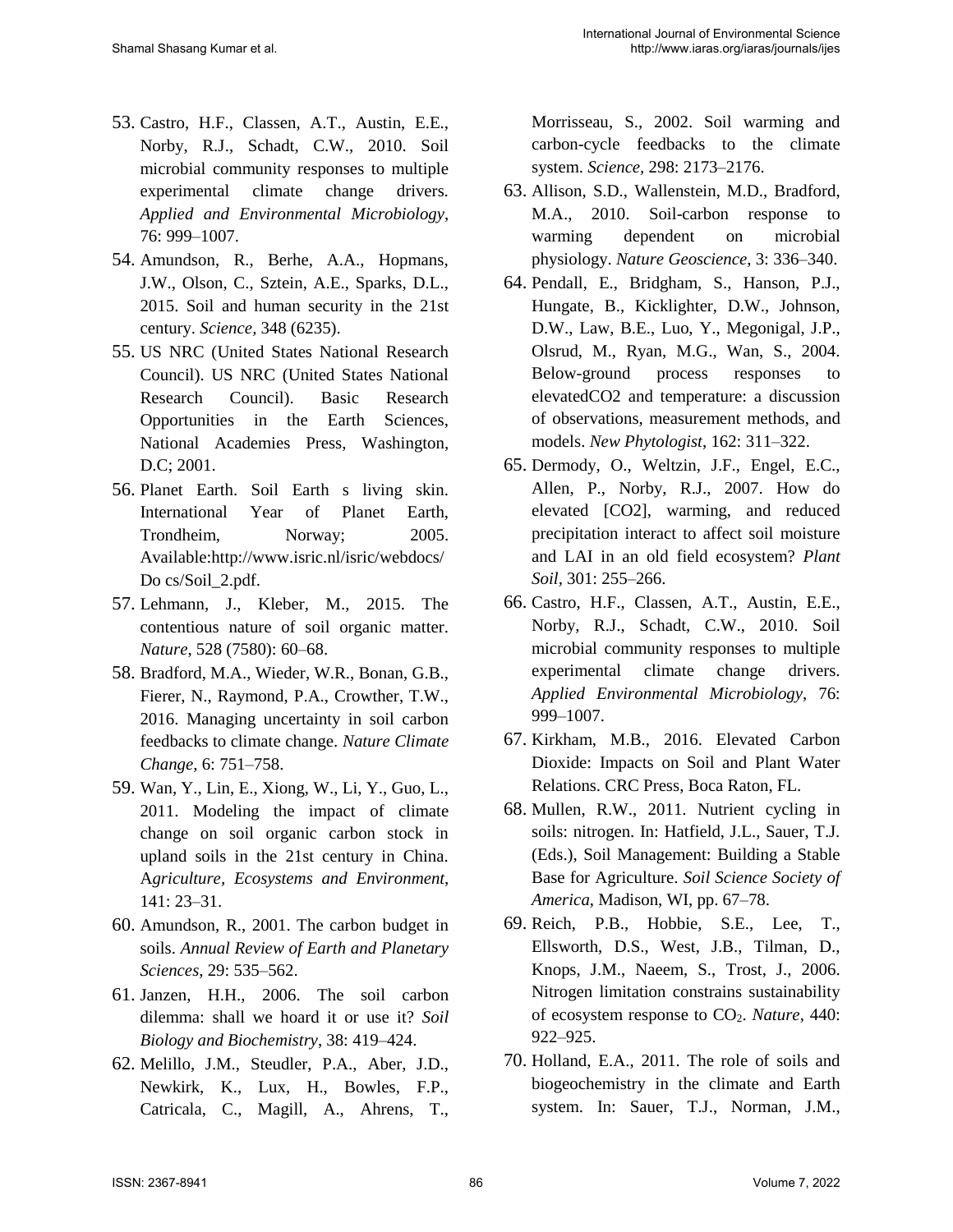Sivakumar, M.V.K. (Eds.), Sustaining Soil Productivity in Response to Global Climate Change: Science, Policy, and Ethics. John Wiley and Sons, Oxford, UK, pp. 155–168.

- 71. Joshi, A.B., Vann, D.R., Johnson, A.H., 2006. Litter quality and climate decouple nitrogen mineralization and productivity in Chilean temperate rainforests. *Soil Science Society of America Journal*, 70: 153–162.
- 72. An, Y., Wan, S., Zhou, X., Subedar, A.A., Wallace, L.A., Luo, Y., 2005. Plant nitrogen concentration, use efficiency, and contents in a tallgrass prairie ecosystem under experimental warming. *Global Change Biology*, 11: 1733–1744.
- 73. Ussiri, D., Lal, R., 2013. Soil Emission of Nitrous Oxide and its Mitigation. *Springer*, Dordrecht, p. 378.
- 74. Avrahami, S., Liesack, W., Conrad, R., 2003. Effects of temperature and fertilizer on activity and community structure of soil ammonia oxidizers. *Environmental Microbiology*, 5: 691–705.
- 75. Strong, D.T., Fillery, I.R.P., 2002. Denitrification response to nitrate concentrations in sandy soils. *Soil Biology and Biochemistry*, 34: 945–954.
- 76. Solomon, S., Quin, D., Manning, M., Chen, X., Marquis, M., Averyt, K.B., Tignor, H.L., Miller, M. (Eds.), 2007. Climate Change 2007—The Physical Science Basis. Contribution of Working Group I to the Fourth Assessment Report of the Intergovernmental Panel on Climate Change. Cambridge University Press, Cambridge, p. 996.
- 77. Albanito, F., Lebender, U., Cornulier, T., Sapkota, T.B., Brentrup, F., Stirling, C., Hillier, J., 2017. Direct nitrous oxide emissions from tropical and sub-tropical agricultural systems—a review and modelling of emission factors. *Scientific Reports*, 7: 44235.
- 78. Stehfest, E., Bouwman, L., 2006.  $N_2O$  and NO emission from agricultural fields and soils under natural vegetation: summarizing available measurement data and modeling of global annual emissions. *Nutrient Cycling in Agroecosystems*, 74: 207–228.
- 79. Butterbach-Bahl, K., Baggs, E.M., Dannenmann, M., Kiese, R., Zechmeister-Boltenstern, S., 2013. Nitrous oxide emissions from soils: how well do we understand the processes and their controls? *Philosophical Transactions of the Royal Society*, 368 (1621): 20130122.
- 80. Riddick, S., Ward, D., Hess, P., Mahowald, N., Massad, R., Holland, E., 2016. Estimate of changes in agricultural terrestrial nitrogen pathways and ammonia emissions from 1850 to present in the community earth system model. *Biogeosciences,* 13: 3397– 3426.
- 81. Schimel, J., Balser, T.C., Wallenstein, M., 2007. Microbial stress response physiology and its implications for ecosystem function. *Ecology,* 88: 1386–1394.
- 82. St. Clair, S.B., Lynch, J.P., 2010. The opening of Pandora's box: climate change impacts on soil fertility and crop nutrition in developing countries. *Plant Soil,* 335: 101– 115.
- 83. Bassirirad, H., 2000. Kinetics of nutrient uptake by roots: responses to global change. *New Phytologist*, 147: 155–169.
- 84. Abbate, P.E., Dardanelli, J.L., Cantarero, M.G., Maturano, M., Melchiori, R.J.M., Suero, E.E., 2004. Climatic and water availability effects on water-use efficiency in wheat. *Crop Science*, 44: 474–483.
- 85. Cramer, M.D., Hawkins, H.J., Verboom, G.A., 2009. The importance of nutritional regulation of plant water flux. *Oecologia,* 161: 15–24.
- 86. Montanarella, L., 2015. Govern our soils. *Nature,* 528: 32–33.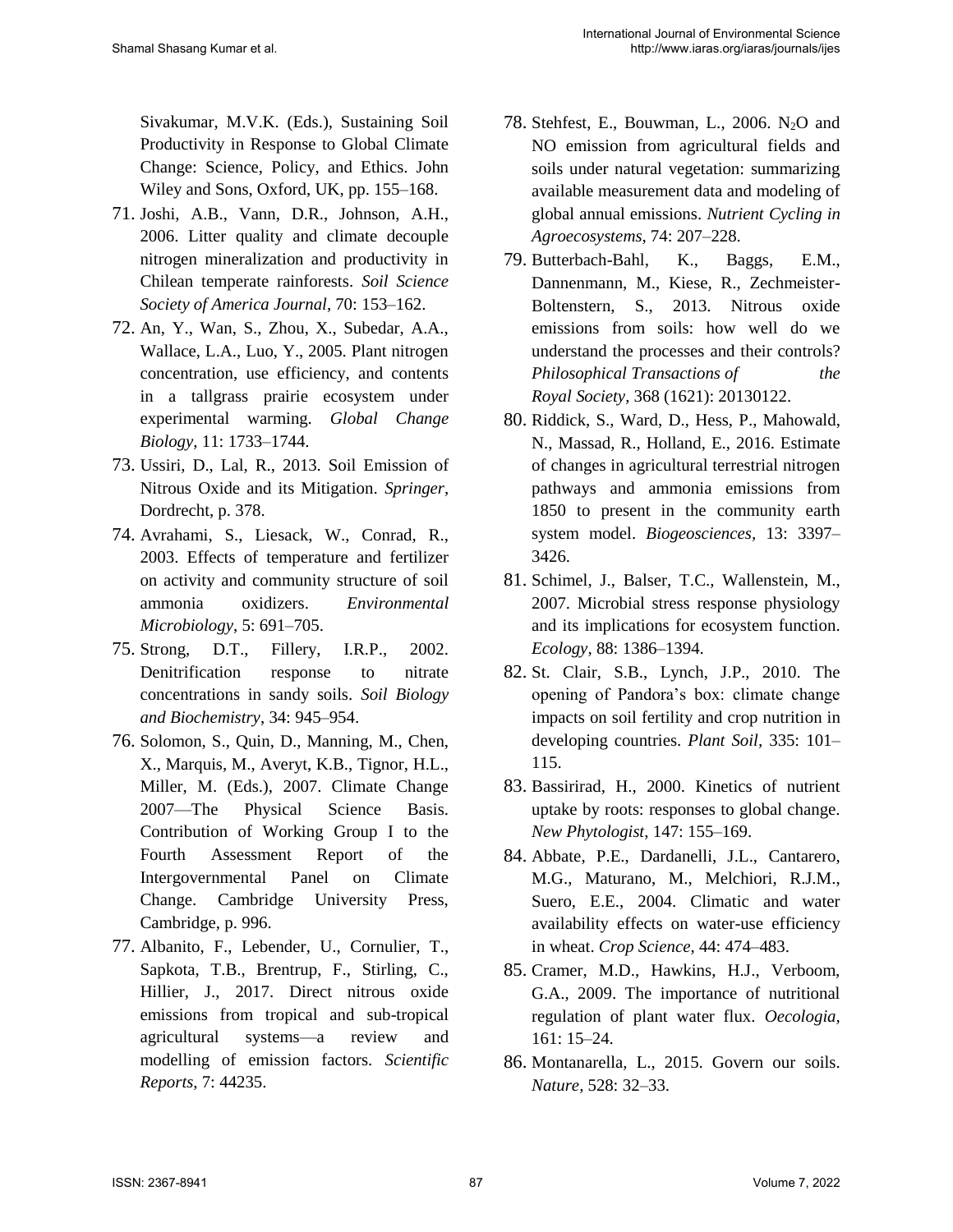- 87. Misra, A.K., Dave, N., 2013. Impact of soil salinity and erosion and its overall impact on India. *International journal of innovative research in science and engineering*, 2: 12–17.
- 88. Pruski, F.F., Nearing, M.A., 2002. Runoff and soil-loss responses to changes in precipitation: a computer simulation study. *Journal of Soil and Water Conservation*, 57:  $7-16.$
- 89. Turner, A.G., Annamalai, H., 2012. Climate change and the South Asian summer monsoon. *Nature Climate Change*, 2: 587– 595.
- 90. Garcı´a-Fayos, P., Bochet, E., 2009. Indication of antagonistic interaction between climate change and erosion on plant species richness and soil properties in semiarid Mediterranean ecosystems. *Global Change Biology*, 15: 306–318.
- 91. Lal, R., 2015. Sequestering carbon and increasing productivity by conservation agriculture. *Journal of Soil and Water Conservation,* 70 (3): 55A–62A.
- 92. Charman, P.E.V., Wooldridge, A.C., 2007. Soil salinization. In: Charman, P.E.V., Murphy, B.W. (Eds.), Soils—Their Properties and Management, third ed. Oxford University Press, Melbourne, Australia.
- 93. Brady, N.C., Weil, R.R., 2008. The Nature and Properties of Soils. Pearson-Prentice Hall, Upper Saddle River, NJ, p. 990.
- 94. Guo, Q., Wang, Y., Ma, Z., Guo, T., Che, Z., Huang, Z., Nan, L., 2011. Effect of vegetation types on soil salt ion transfer and accumulation in soil profile. *Scientia Agricola Sin*, 44: 2711–2720.
- 95. Brady, N.C., Weil, R.R., 2008. The Nature and Properties of Soils. Pearson-Prentice Hall, Upper Saddle River, NJ, p. 990.
- 96. Poeplau, C., and A. Don. 2014. Carbon sequestration in agricultural soils via cultivation of cover crops – A meta-analysis.

*Agriculture, Ecosystems and Environment* 200: 33–41.

- 97. Ruis, S.J., and H. Blanco-Canqui. 2017. Cover Crops Could Offset Crop Residue Removal Effects on Soil Carbon and Other Properties: A Review. *Agronomy Journal,* 109(5): 1785.
- 98. Singh, B.R., Borresen, T., Uhlen, G., Ekeberg, E., 1998. Long-term effects of crop rotation, cultivation practices and fertilizers on [carbon sequestration in soils in Norway.](http://agris.fao.org/agris-search/search.do?recordID=US1997062227)
- 99. Drinkwater, L. E., Wagoner, P., Sarrantonio, M. 1998. Legume-based cropping systems have reduced carbon and nitrogen losses. *Nature*, 396(6708): 262-265.
- 100. Sainju, U. M., Singh, B. P., Yaffa, S. 2002. Soil organic matter and tomato yield following tillage, cover cropping, and nitrogen fertilization. *Agronomy Journal*, 94(3): 594-602.
- 101. Franzluebbers, A. J., Stuedemann, J. A., Wilkinson, S. R. 2001. Bermudagrass management in the Southern Piedmont USA: I. Soil and surface residue carbon and sulfur. *Soil Science Society of America Journal*, 65(3): 834-841.
- 102. Berzsenyi, Z., Győrffy, B. 1997. Effect of crop rotation and fertilization on maize and wheat yields and yield stability in longterm experiments. *Agrokemia es Talajtan*, 46(1-4): 77-98.
- 103. McConkey, B. G., Liang, B. C., Campbell, C. A., Curtin, D., Moulin, A., Brandt, S. A., Lafond, G. P. 2003. Crop rotation and tillage impact on carbon sequestration in Canadian prairie soils. *Soil and Tillage Research*, 74(1): 81-90.
- 104. Nayak, A. K., Gangwar, B., Shukla, A. K., Mazumdar, S. P., Kumar, A., Raja, R., Mohan, U. 2012. Long-term effect of different integrated nutrient management on soil organic carbon and its fractions and sustainability of rice–wheat system in Indo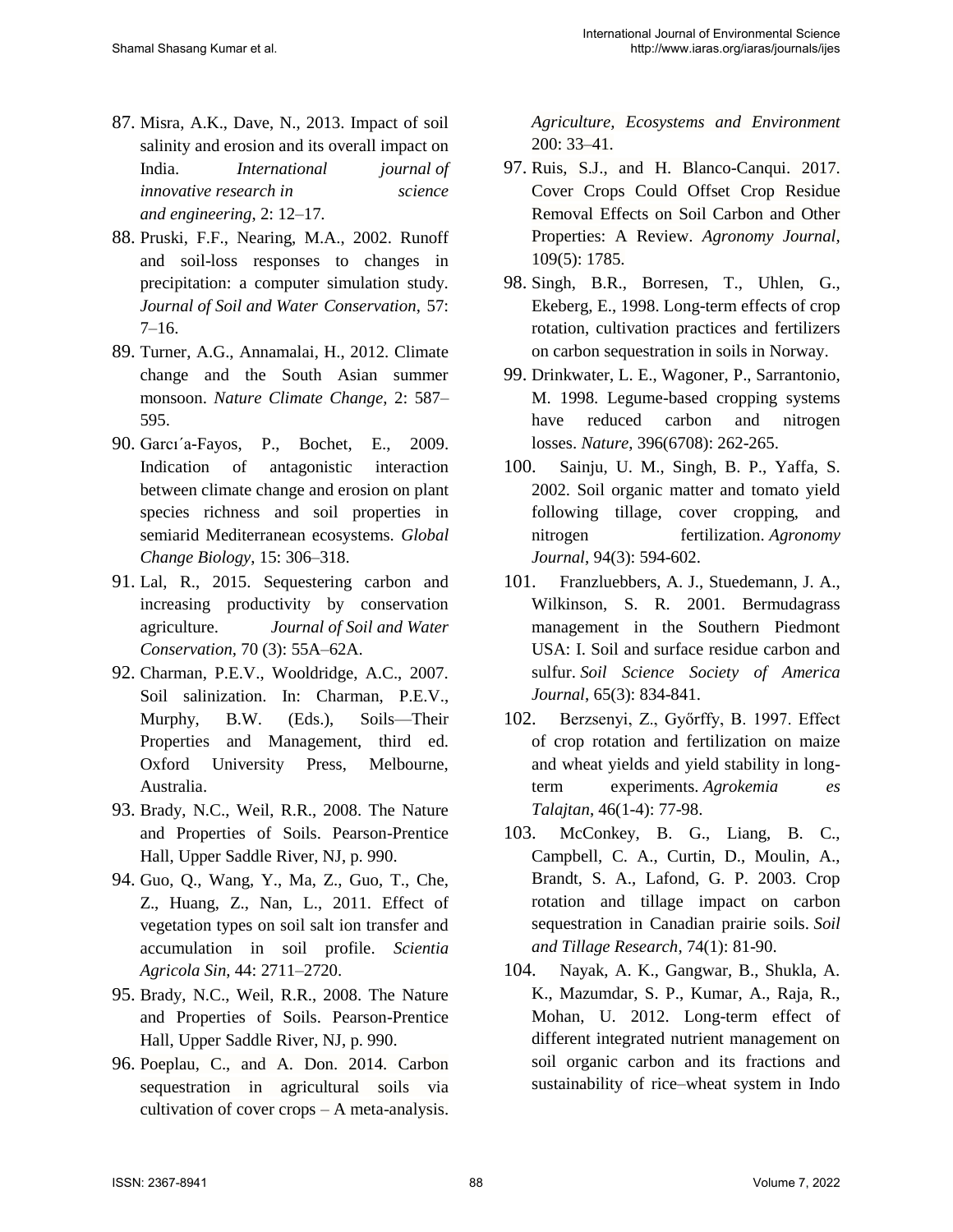Gangetic Plains of India. *Field Crops Research*, 127: 129-139.

- 105. Novara, A., Pulido, M., Rodrigo-Comino, J., Di Prima, S., Smith, P., Gristina, L., Keesstra, S. 2019. Long-term organic farming on a citrus plantation results in soil organic carbon recovery. *Cuadernos de Investigacion Geografica*.
- 106. Himes, F. L. 1998. Nitrogen, sulphur and phosphorus and the sequestration of carbon. In 'Soil processes and the carbon cycle', pp. 315–319.
- 107. Paustian, K., Collins, H. P., Paul, E. A. 1997. Management controls on soil carbon. *Soil organic matter in temperate agroecosystems: Long-term experiments in North America.*,pp 15-49.
- 108. Janzen, H. H., Campbell, C. A., Izaurralde, R. C., Ellert, B. H., Juma, N., McGill, W. B., Zentner, R. P. 1998. Management effects on soil C storage on the Canadian prairies. *Soil and Tillage Research*, 47(3-4): 181-195.
- 109. Nayak, A. K., Gangwar, B., Shukla, A. K., Mazumdar, S. P., Kumar, A., Raja, R., Mohan, U. 2012. Long-term effect of different integrated nutrient management on soil organic carbon and its fractions and sustainability of rice–wheat system in Indo Gangetic Plains of India. *Field Crops Research*, 127: 129-139.
- 110. Yadav, G. S., Lal, R., Meena, R. S., Babu, S., Das, A., Bhowmik, S. N., Saha, P. 2019. Conservation tillage and nutrient management effects on productivity and soil carbon sequestration under double cropping of rice in north eastern region of India. *Ecological Indicators*, 105: 303-315.
- 111. Liebig, M. A., Varvel, G. E., Doran, J. W., Wienhold, B. J. 2002. Crop sequence and nitrogen fertilization effects on soil properties in the western corn belt. *Soil Science Society of America Journal*, 66(2): 596-601.
- 112. Smith, P., Powlson, D., Glendining, M., Smith, J. O. 1997. Potential for carbon sequestration in European soils: preliminary estimates for five scenarios using results from long‐ term experiments. *Global Change Biology*, 3(1): 67-79.
- 113. Christensen B.T The Askov long-term experiments on animal manure and mineral fertilizers. Evaluation of soil organic matter: models using existing datasets. , Powlson D.S, Smith & Smith J.UNATO, ASI 1381996 pp. 301–312. Eds. Heidelberg, Germany: Springer
- 114. Korschens, M., Müller, A. 1996. The static experiment bad Lauchstadt, Germany. In *Evaluation of soil organic matter models,* pp. 369-376. Springer, Berlin, Heidelberg.
- 115. Jenkinson D.S.1990. The turnover of organic carbon and nitrogen in soil. *Philosophical Transactions of the Royal Society London*, 329: 361–368.
- 116. Witter, E. M. A. M., Martensson, A. M., & Garcia, F. V. 1993. Size of the soil microbial biomass in a long-term field experiment as affected by different Nfertilizers and organic manures. *Soil Biology and Biochemistry*, 25(6): 659-669.
- 117. Zhang, W., Xu, M., Wang, X., Huang, Q., Nie, J., Li, Z Lee, K. B. 2012. Effects of organic amendments on soil carbon sequestration in paddy fields of subtropical China. *Journal of soils and sediments*, 12(4): 457-470.
- 118. Maltas, A., Kebli, H., Oberholzer, H. R., Weisskopf, P., Sinaj, S. 2018. The effects of organic and mineral fertilizers on carbon sequestration, soil properties, and crop yields from a long‐ term field experiment under a Swiss conventional farming system. *Land Degradation & Development*, 29(4): 926-938.
- 119. Uhlen Gotfred, Tveitnes S. 1995. Effects of long-term crop rotations, fertilizer, farm